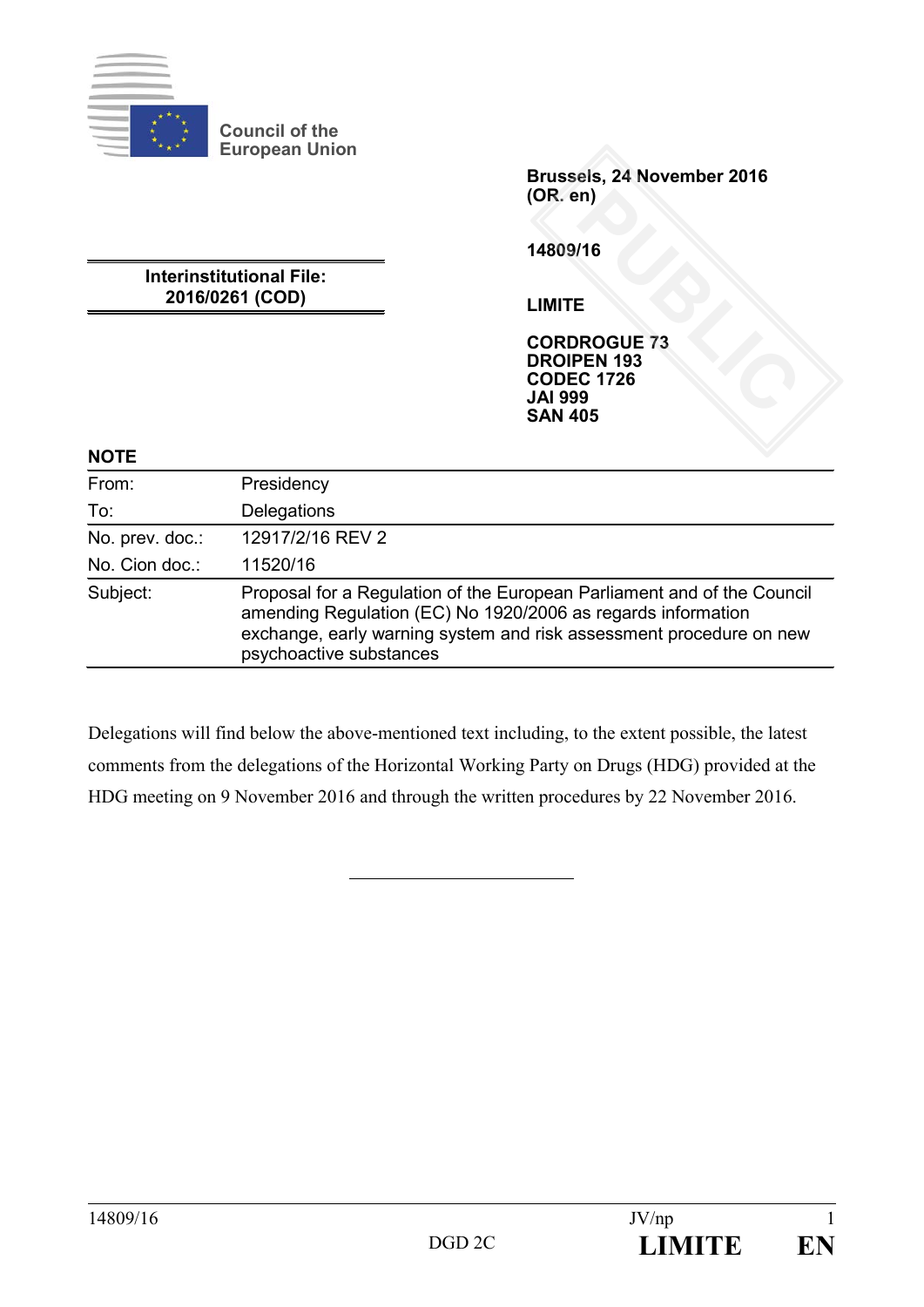# **ANNEX**

2016/0261 (COD)

#### Proposal for a

#### **REGULATION OF THE EUROPEAN PARLIAMENT AND OF THE COUNCIL**

#### **amending Regulation (EC) No 1920/2006 as regards information exchange, early warning system and risk assessment procedure on new psychoactive substances**

THE EUROPEAN PARLIAMENT AND THE COUNCIL OF THE EUROPEAN UNION,

Having regard to the Treaty on the Functioning of the European Union, and in particular Article 168(5) thereof,

Having regard to the proposal from the European Commission,

After transmission of the draft legislative act to the national parliaments,

Having regard to the opinion of the European Economic and Social Committee<sup>[1](#page-1-0)</sup>,

Having regard to the opinion of the Committee of the Regions<sup>[2](#page-1-1)</sup>,

Acting in accordance with the ordinary legislative procedure,

Whereas:

(1) New psychoactive substances can pose serious cross border threats to health which makes necessary to enhance monitoring, early warning and addressing those threats.

<span id="page-1-0"></span>**<sup>1</sup>** OJ C , , p.<br>2 OJ C , , p. .

<span id="page-1-1"></span>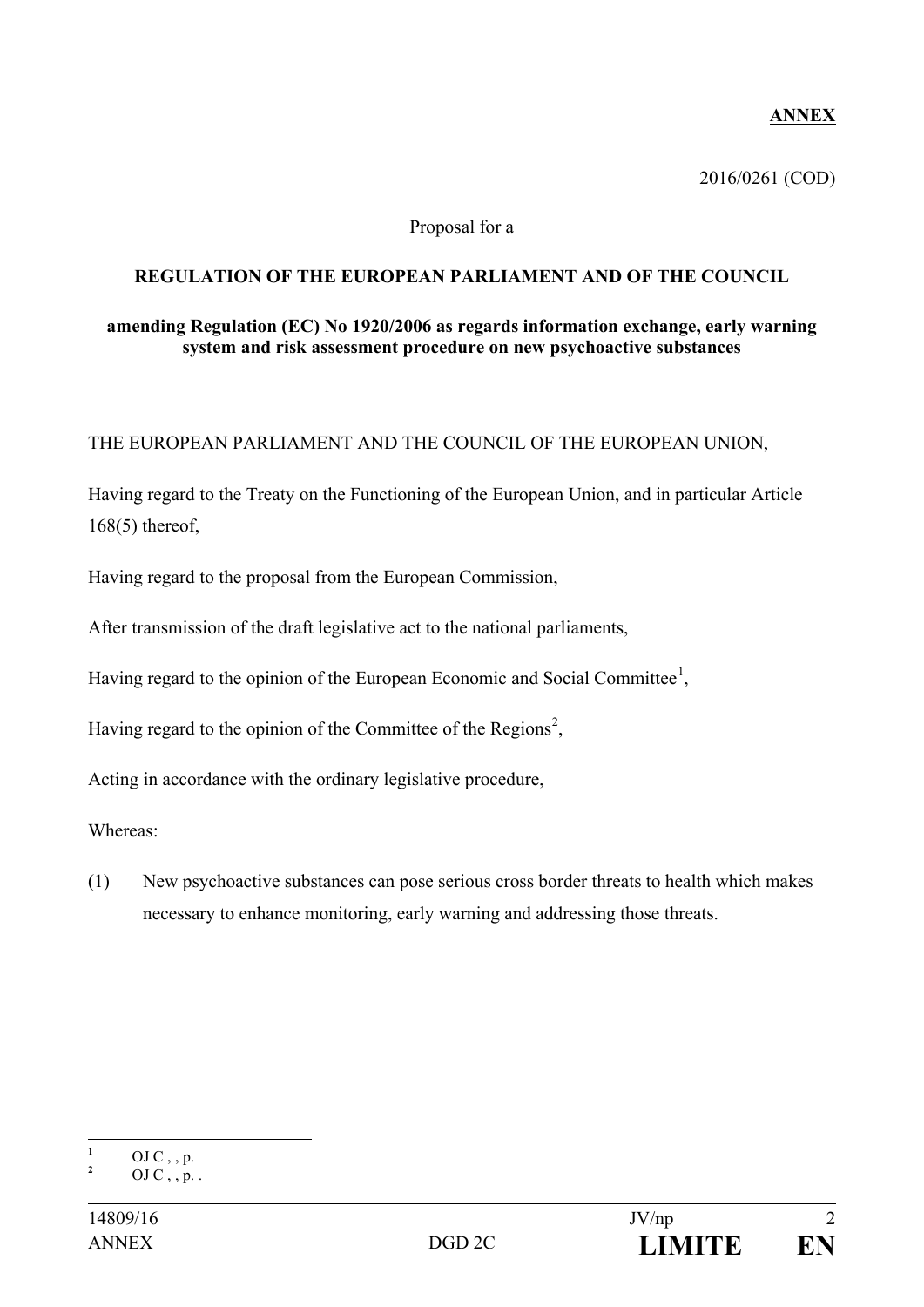- (2) During the past years, Member States have notified an increasing number of new psychoactive substances via the mechanism for rapid exchange of information which was established by Joint Action 97/396/JHA adopted by the Council on the basis of Article K.3 of the Treaty on European Union concerning the information exchange, risk assessment and the control of new synthetic drugs<sup>[3](#page-2-0)</sup> and was further strengthened by Council Decision  $2005/387/JHA<sup>4</sup>$  $2005/387/JHA<sup>4</sup>$  $2005/387/JHA<sup>4</sup>$ .
- (3) New psychoactive substances that pose public health risks or public health and social risks across the Union should be addressed at the Union level. This Regulation has therefore to be read in conjunction with Council Framework Decision  $2004/757/JHA<sup>5</sup>$  $2004/757/JHA<sup>5</sup>$  $2004/757/JHA<sup>5</sup>$  [as amended by Directive (EU) .../...] since both acts are designed to replace the mechanism established by Council Decision 2005/387/JHA.
- (4) It is necessary to insert provisions concerning the information exchange and early warning system on new psychoactive substances as well as the risk assessment procedure into Regulation (EC) 1920/200[6](#page-2-3) of the European Parliament and of the Council.<sup>6</sup> In particular provisions concerning the early warning on new psychoactive substances should be strengthened and the procedures for drawing up an initial report and organising the risk assessment procedure should be made more efficient. Substantially shortened deadlines for all stages of the procedure should be set.
- (5) Any Union decision on new psychoactive substances should be based on scientific evidence.

<span id="page-2-0"></span><sup>&</sup>lt;sup>3</sup> Council Joint Action 97/396/JHA of 16 June 1997 concerning the information exchange, risk assessment and control of new synthetic drugs (OJ L 167, 25.6.1997, p. 1).

<span id="page-2-1"></span>control of new synthetic drugs (OU L 167, 26.6.1997, p. 1).<br>Council Decision 2005/387/JHA of 10 May 2005 on the information exchange, risk assessment and control of new psychoactive substances (OJ L 127, 20.5.2005, p. 32).

<span id="page-2-2"></span><sup>&</sup>lt;sup>5</sup> Council Framework Decision 2004/757/JHA of 25 October 2004 laying down minimum provisions on the constituent elements of criminal acts and penalties in the field of illicit drug trafficking (OJ L 335, 11.11.2004,

<span id="page-2-3"></span>p. 8). **<sup>6</sup>** Regulation (EC) No 1920/2006 of the European Parliament and of the Council of 12 December 2006 on the European Monitoring Centre for Drugs and Drug Addiction (OJ L 376, 27.12.2006, p.1).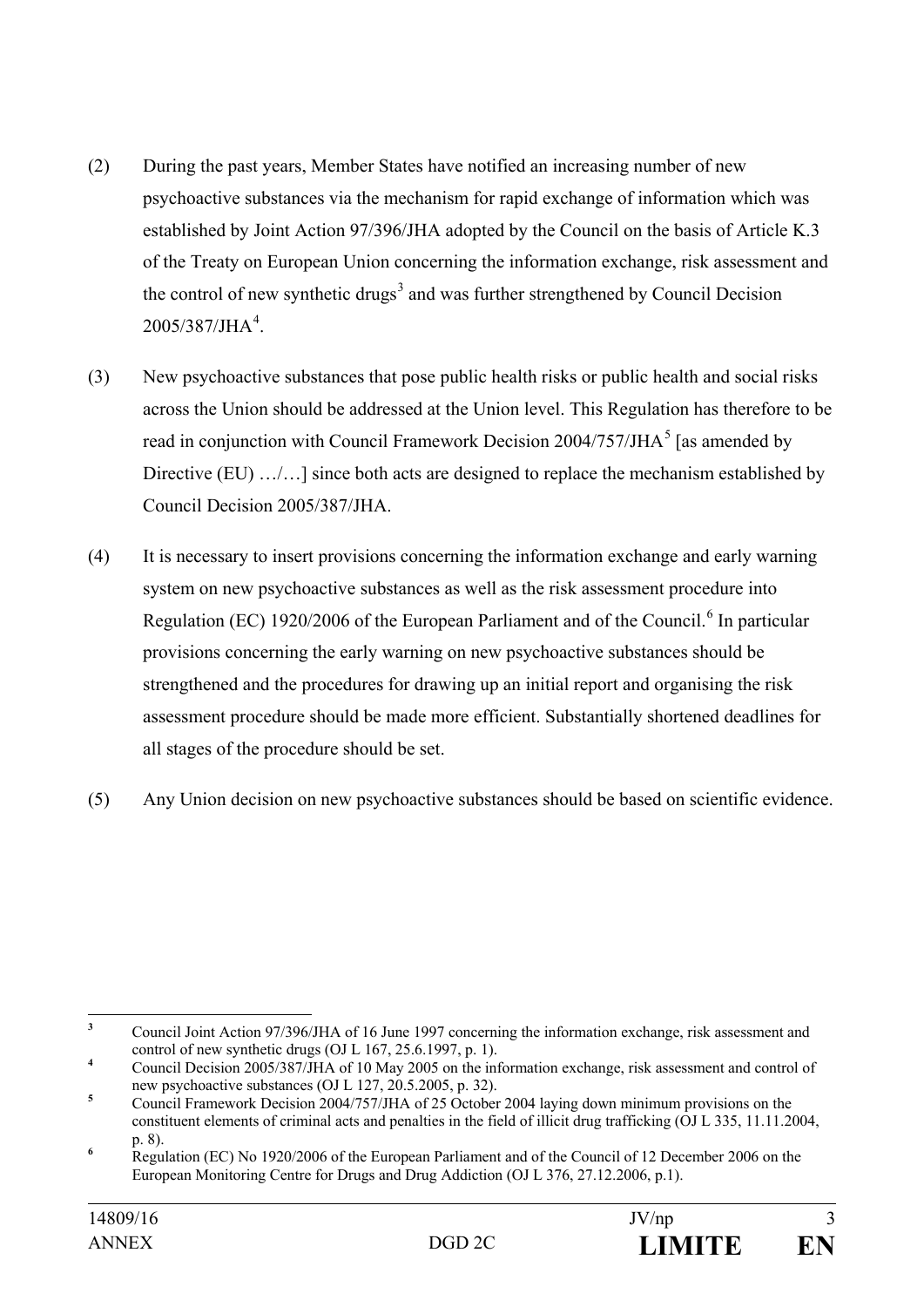- (6) Following the risk assessment procedure, the Commission should determine whether the new psychoactive substances should be included in the definition of drug in line with the procedure provided for in Council Framework Decision 2004/757/JHA [as amended by Directive (EU) .../...]. With the view to ensuring the countinuous functioning of the mechanism of exchange of information and of the procedures of reporting and of risk assessment, as set out in Council Decision 2005/387/JHA and in this Regulation,this Regulation shouldenter into force on the same day as the day for transposition of the Directive [(EU) .../...], which is also the day on which Council Decision 2005/387/JHA is repealed,since both acts are designed to replace the mechanism established by Council Decision 2005/387/JHA.
- (7) No risk assessment should be conducted on a new psychoactive substance if it is subject to an assessment under international law, or if it is an active substance in a medicinal product for human use or in a veterinary medicinal product.
- (8) Regulation (EC) 1920/2006 should therefore be amended accordingly.

## HAVE ADOPTED THIS REGULATION: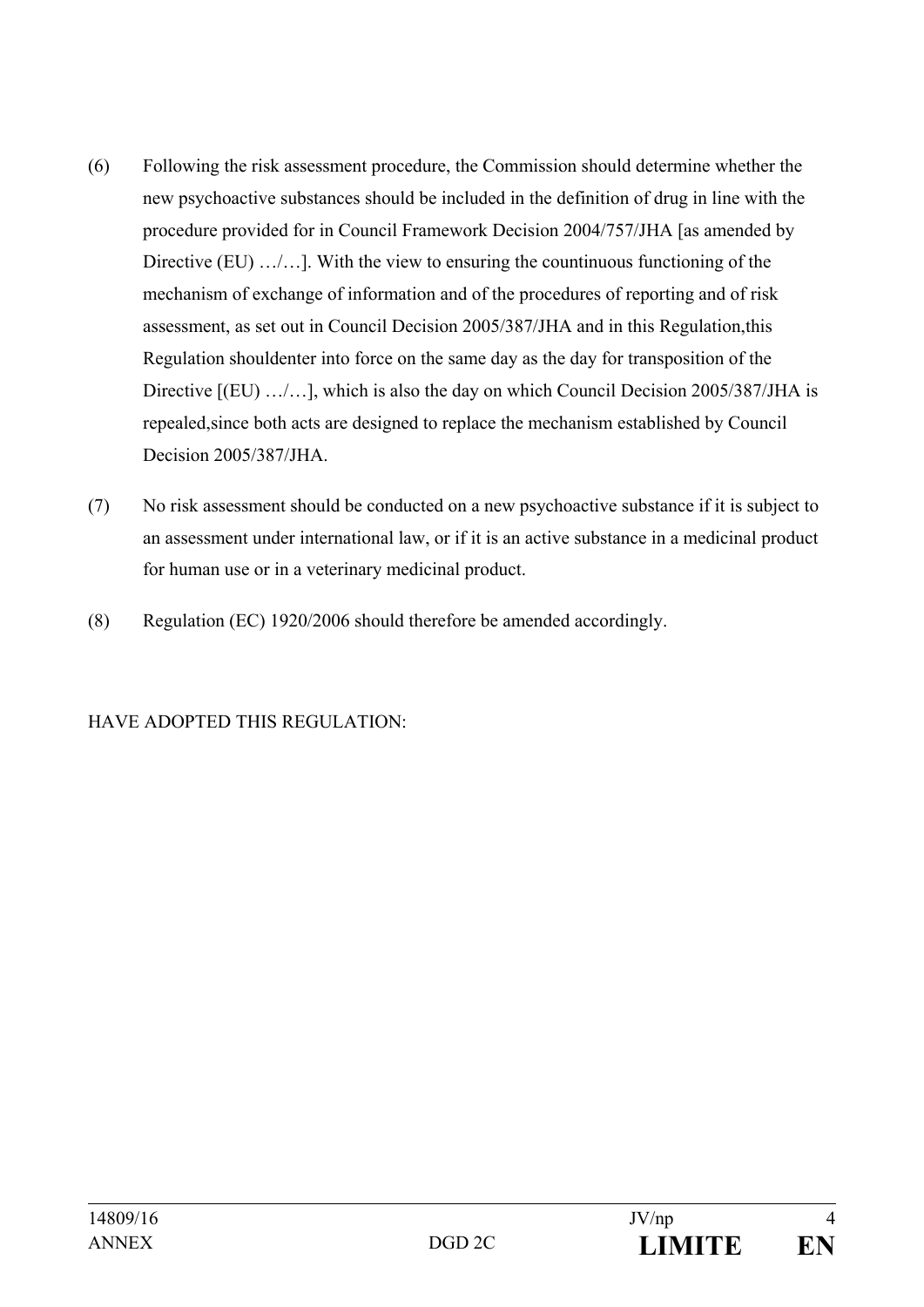#### *Article 1*

#### **Amendments to Regulation (EC) No 1920/2006**

Regulation (EC) No 1920/2006 is amended as follows:

(1) In Article 2 the following point (f) is added:

# "(f) *Exchange of information, early warning system and risk assessment on new psychoactive substances*

- (i) collecting, collating, analysing, and assessing the available information from the Reitox National Focal Points and the Europol National Units on new psychoactive substances as defined in Article […] of Council Framework Decision 2004/757/JHA [as amended by Directive (EU) …/…] and communicating this information to the Reitox National Focal Points and the Europol National Units as well as to the Commission without undue delay;
- (ii) drawing up the initial report or combined initial report in accordance with Article 5b;
- (iii) organising the risk assessment procedure in accordance with Articles 5c and 5d;
- (iv) monitoring, in cooperation with Europol and with the support of the Reitox National Focal Points and the Europol National Units, all new psychoactive substances that have been reported by Member States."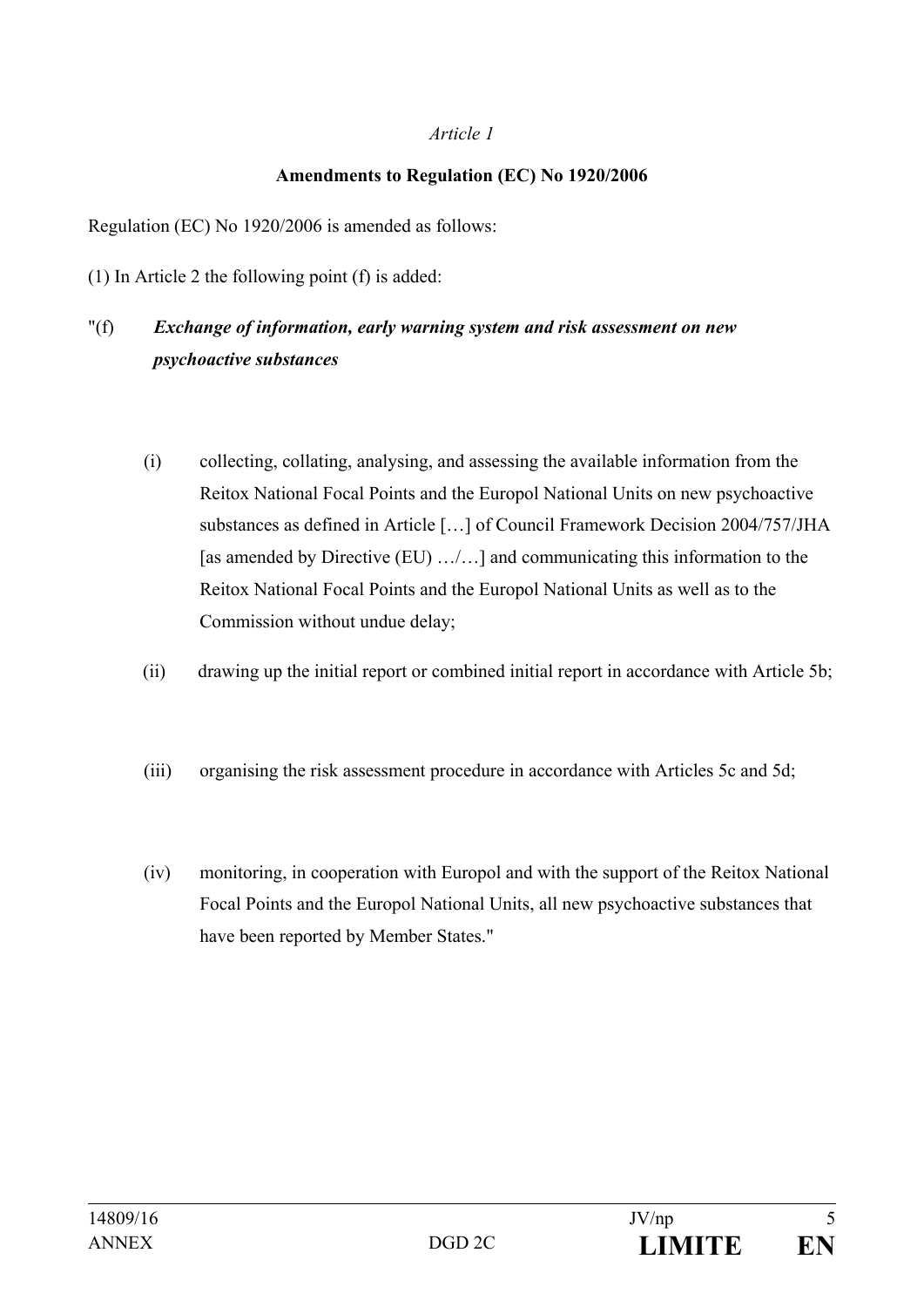(2) In Article 5 (2) the second subparagraph is deleted.

(3) The following Articles 5a, 5b, 5c and 5d are inserted:

## "*Article 5a*

## **Information exchange and early warning system on new psychoactive substances**

Each Member State shall ensure that its Reitox National Focal Points and the Europol National Unit provide timely and without any undue delay to the Centre and Europol the available information on new psychoactive substances taking into account the respective mandates of the two bodies. The information shall be related to the detection and identification, use and patterns of use, potential and identified risks, manufacture, extraction, distribution, trafficking, commercial, as well as medical and scientific use of these substances.

The Centre, in cooperation with Europol, shall collect, analyse, assess, and communicate this information in a timely manner to Reitox National Focal Points and the Europol National Units as well as to the Commission with a view to providing them with any information required for the purposes of early warning and for the purposes of allowing the Centre to draw up the initial report or the combined initial report pursuant to Article 5b.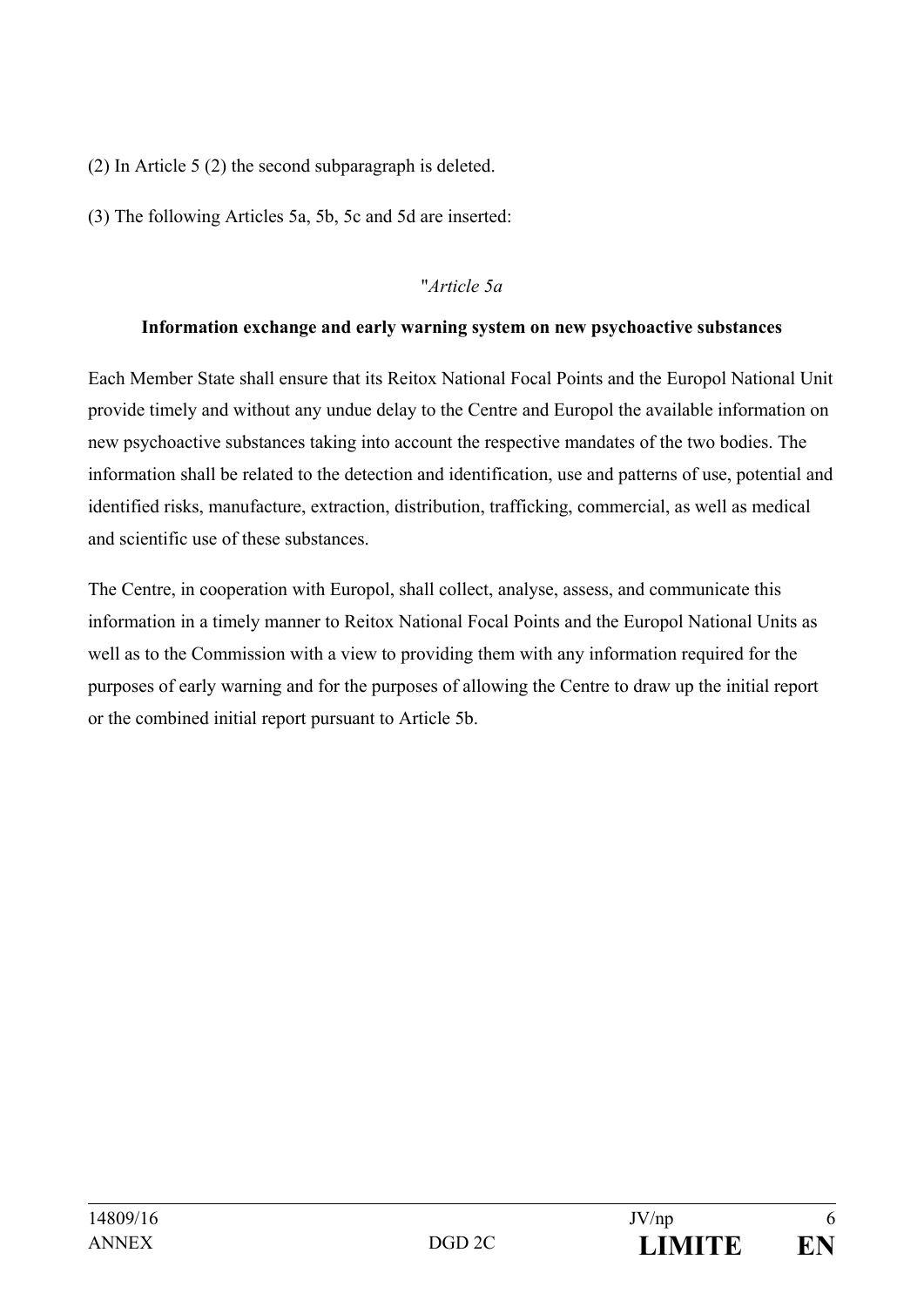#### *Article 5b*

#### **Initial report**

1. Where the Centre, the Commission or a simple majority of Member States, consider that the information shared on a new psychoactive substance collected pursuant to Article 5a in one or more Member States gives rise to concerns that the new psychoactive substance may pose health or social risks at the Union level, the Centre shall draw up an initial report on the new psychoactive substance.

For the purpose of the application of this paragraph, Member States shall inform the Commission and other Member States on their wish to prepare an initial report. Where the required majority is reached, the Commission shall instruct the Centre accordingly and shall inform the Member States thereof.

- 2. The initial report shall contain a first indication of:
	- (a) the nature and scale of incidents showing health and social problems in which the new psychoactive substance may potentially be involved, including the number of incidents and patterns of use;
	- (b) chemical and physical description of the new psychoactive substance, the methods and the precursors used for its manufacture or extraction;
	- (c) pharmacological and toxicological description of the new psychoactive substance;
	- (d) the involvement of criminal groups in the manufacture or distribution of the new psychoactive substance;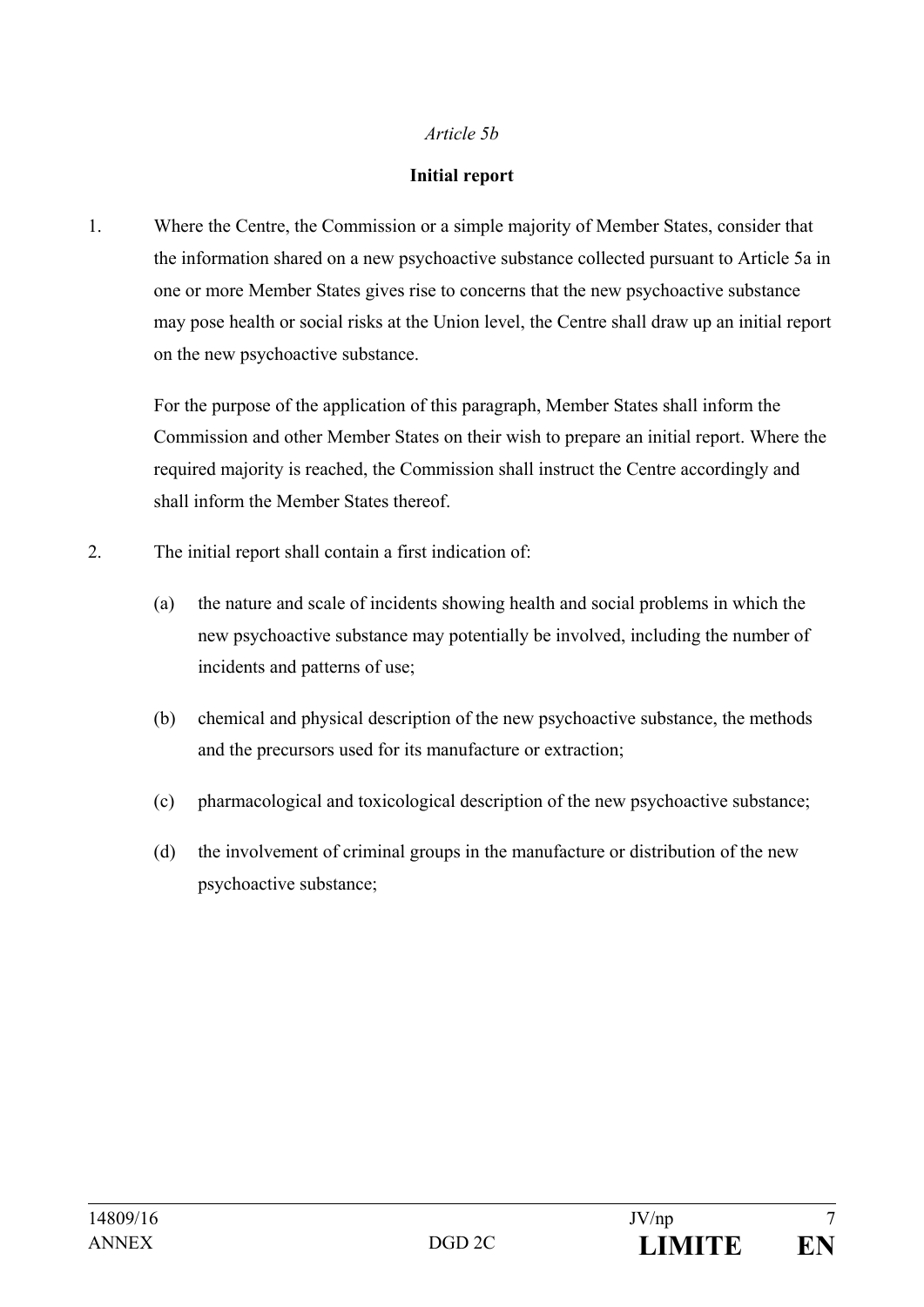The initial report shall also contain:

- (e) information on the human and veterinary medical use of the new psychoactive substance, including as an active substance in a medicinal product for human use or veterinary medicinal product;
- (f) information on the commercial and industrial use of the new psychoactive substance, the extent of such use(s), as well as its use for scientific research and development purposes.
- (g) information on whether the new psychoactive substance is subject to any restrictive measures in the Member States;
- (h) information on whether the new psychoactive substance is currently under assessment, or has been under assessment, within the system established by the 1961 Single Convention on Narcotic Drugs, as amended by the 1972 Protocol, or the 1971 Convention on Psychotropic Substances (United Nations system);
- (i) other relevant information if available.
- 3. For the purpose of the initial report, the Centre shall use information which is already at its disposal.
- 4. Where the Centre considers it necessary, it shall request the Reitox National Focal Points to provide additional information on the new psychoactive substance. The Reitox National Focal Points shall provide that information within two weeks of the receipt of the request.
- 5. The Centre shall request without undue delay the European Medicines Agency to provide information on whether, in the Union or in any Member State, the new psychoactive substance is: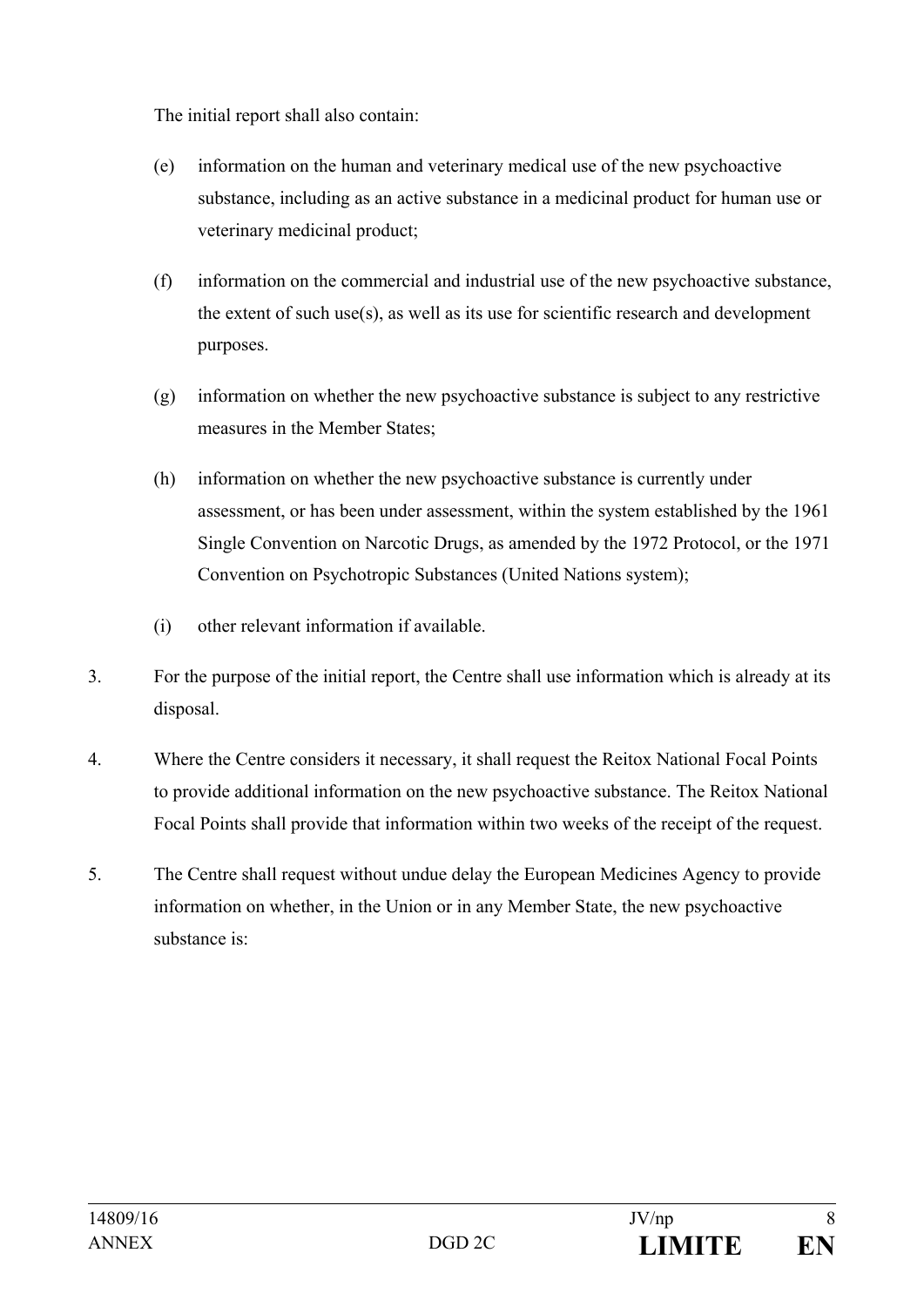- (a) an active substance in a medicinal product for human use or a veterinary medicinal product that has obtained a marketing authorisation, in accordance with Directive 2001/83/EC of the European Parliament and of the Council<sup>[7](#page-8-0)</sup>, Directive 2001/82/EC of the European Parliament and of the Council<sup>[8](#page-8-1)</sup> or Regulation (EC) No 726/2004 of the European Parliament and of the Council<sup>[9](#page-8-2)</sup>;
- (b) an active substance in a medicinal product for human use or a veterinary medicinal product that is the subject of an application for a marketing authorisation;
- (c) an active substance in a medicinal product for human use or a veterinary medicinal product that has obtained a marketing authorisation, but the marketing authorisation has been suspended by the competent authority;
- (d) an active substance in an unauthorised medicinal product for human use in accordance with Article 5 of Directive 2001/83/EC of the European Parliament and of the Council or in a veterinary medicinal product prepared extemporaneously by a person authorised to do so under national legislation in accordance with Article 10(1)(c) of Directive 2001/82/EC of the European Parliament and of the Council;
- (e) an active substance in investigational medicinal products for human use as defined by Article 2(d) of Directive 2001/20/EC of the European Parliament and of the  $Comceil<sup>10</sup>$  $Comceil<sup>10</sup>$  $Comceil<sup>10</sup>$

<span id="page-8-0"></span>T Directive 2001/83/EC of the European Parliament and of the Council of 6 November 2001 on the Community code relating to medicinal products for human use (OJ L 311, 28.11.2001, p. 67).

<span id="page-8-1"></span><sup>&</sup>lt;sup>8</sup> Directive 2001/82/EC of the European Parliament and of the Council of 6 November 2001 on the Community code relating to veterinary medicinal products (OJ L 311, 28.11.2001, p. 1).<br>
Pegulation 726/2004 of the European Parliament and of the Council of 31 March 2004 (as amended) laying

<span id="page-8-2"></span>down Community procedures for the authorisation and supervision of medicinal products for human and

<span id="page-8-3"></span>veterinary use and establishing a European Medicines Agency.<br><sup>10</sup> Directive 2001/20/EC of the European Parliament and of the Council of 4 April 2001 on the approximation of the laws, regulations and administrative provisions of the Member States relating to the implementation of good clinical practice in the conduct of clinical trials on medicinal products for human use (OJ L 121, 1.5.2001, p. 34).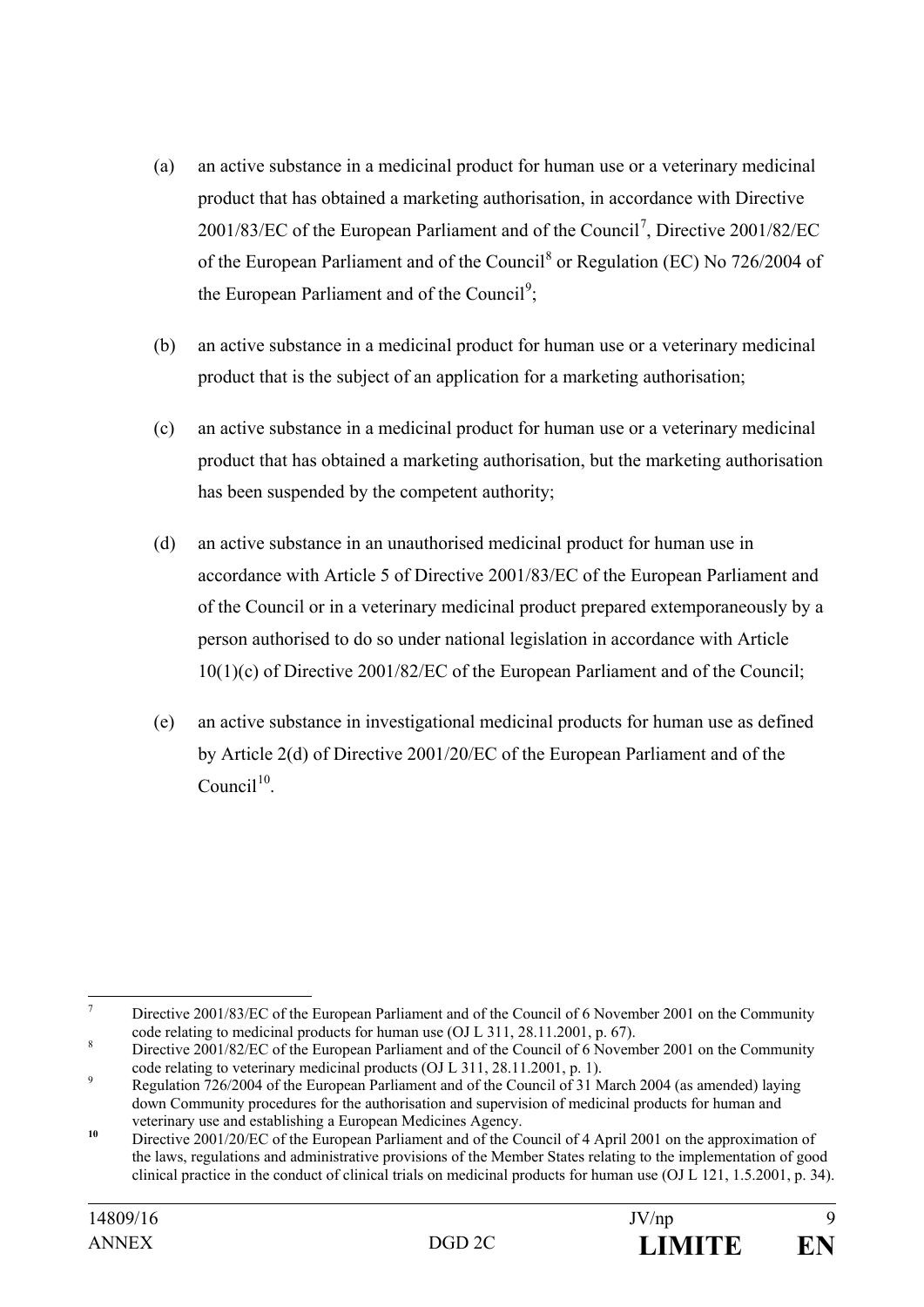Where this information relates to marketing authorisations granted by Member States, these Member States shall provide the European Medicines Agency with this information if so requested by it.

- 6. The Centre shall request without undue delayEuropol to provide information on the involvement of criminal groups in the manufacture and distribution of the new psychoactive substance, and in any use of the new psychoactive substance.
- 7. The Centre shall request without undue delay the European Chemicals Agency and the European Food Safety Authority to provide the information and data at their disposal on the new psychoactive substance.
- 8. The details of the cooperation between the Centre and the bodies and agencies referred to in paragraphs 5, 6 and 7 shall be governed by working arrangements. Such working arrangements shall be concluded in accordance with the second paragraph of Article 20.
- 9. The Centre shall respect the conditions on use of the information, which are communicated to the Centre, including conditions on information and data security and protection of confidential business information.
- 10. The Centre shall submit the initial report to the Commission and the Member States within five weeks from the requests for information referred to in paragraphs 5, 6 and 7.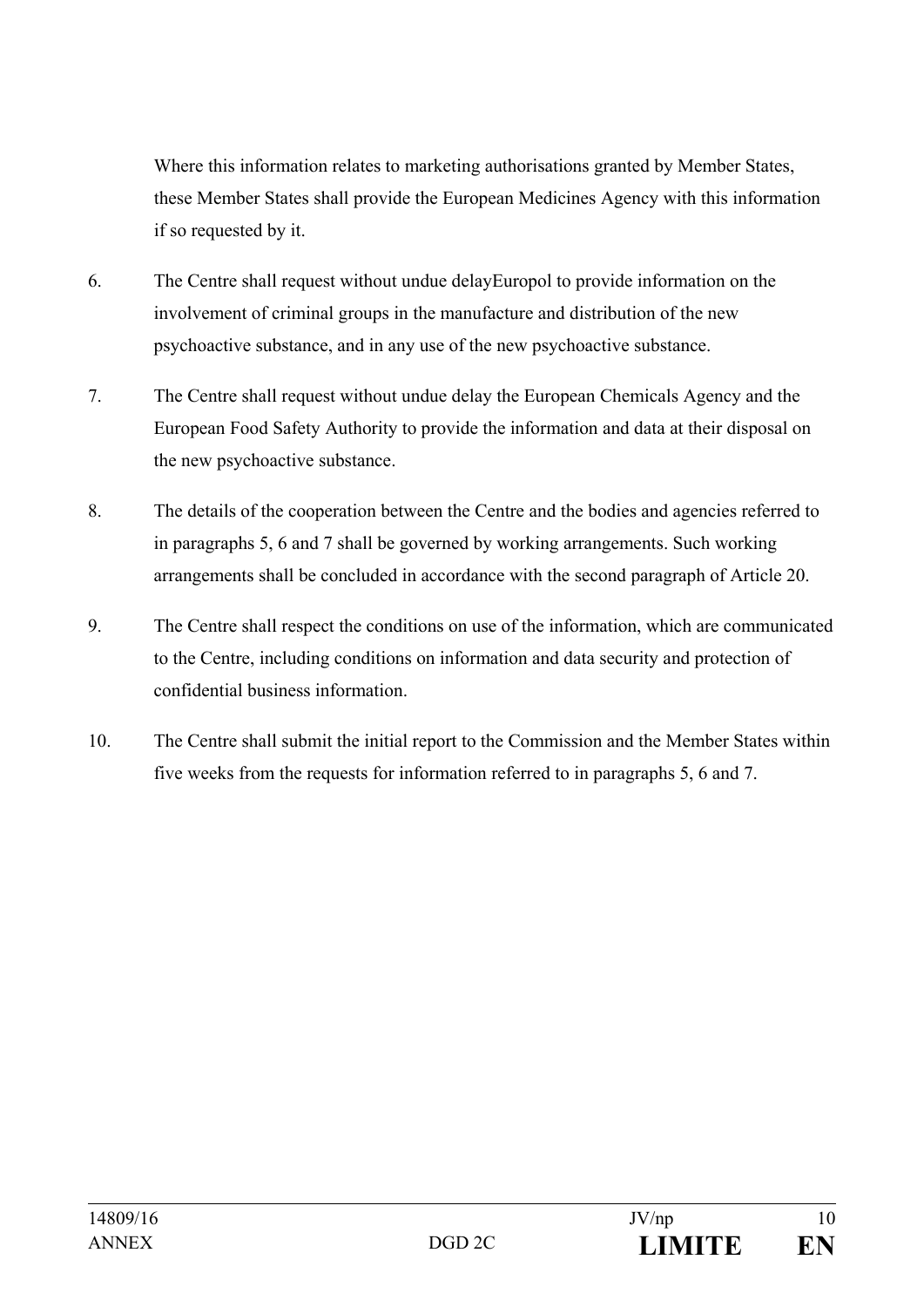11. When the Centre collects information on several new psychoactive substances with similar chemical structure, it shall submit to the Commission and the Member States individual initial reports or combined initial reports dealing with several new psychoactive substances, provided that the characteristics of each new psychoactive substance are clearly identified, within six weeks from the requests for information referred to in paragraphs 5, 6 and 7.

## *Article 5c*

#### **Risk assessment procedure and report**

- 1. Within two weeks from the receipt of the initial report referred to in Article 5b(10) the Commission may request the Centre to assess the potential risks posed by the new psychoactive substance and to draw up a risk assessment report, where the initial report gives indications to believe that this substance may pose severe public health risks or public health and social risks. The risk assessment shall be conducted by the Scientific Committee.
- 2. Within two weeks from the receipt of the combined initial report referred to in Article 5b(11), the Commission may request the Centre to assess the potential risks posed by several new psychoactive substances with similar chemical structure and to draw up a combined risk assessment report. The combined risk assessment shall be conducted by the Scientific Committee.
- 3. The risk assessment report or combined risk assessment report shall contain:
	- (a) available information on the chemical and physical properties of the new psychoactive substance, the methods and the precursors used for its manufacture or extraction;
	- (b) available information on the pharmacological and toxicological properties of the new psychoactive substance;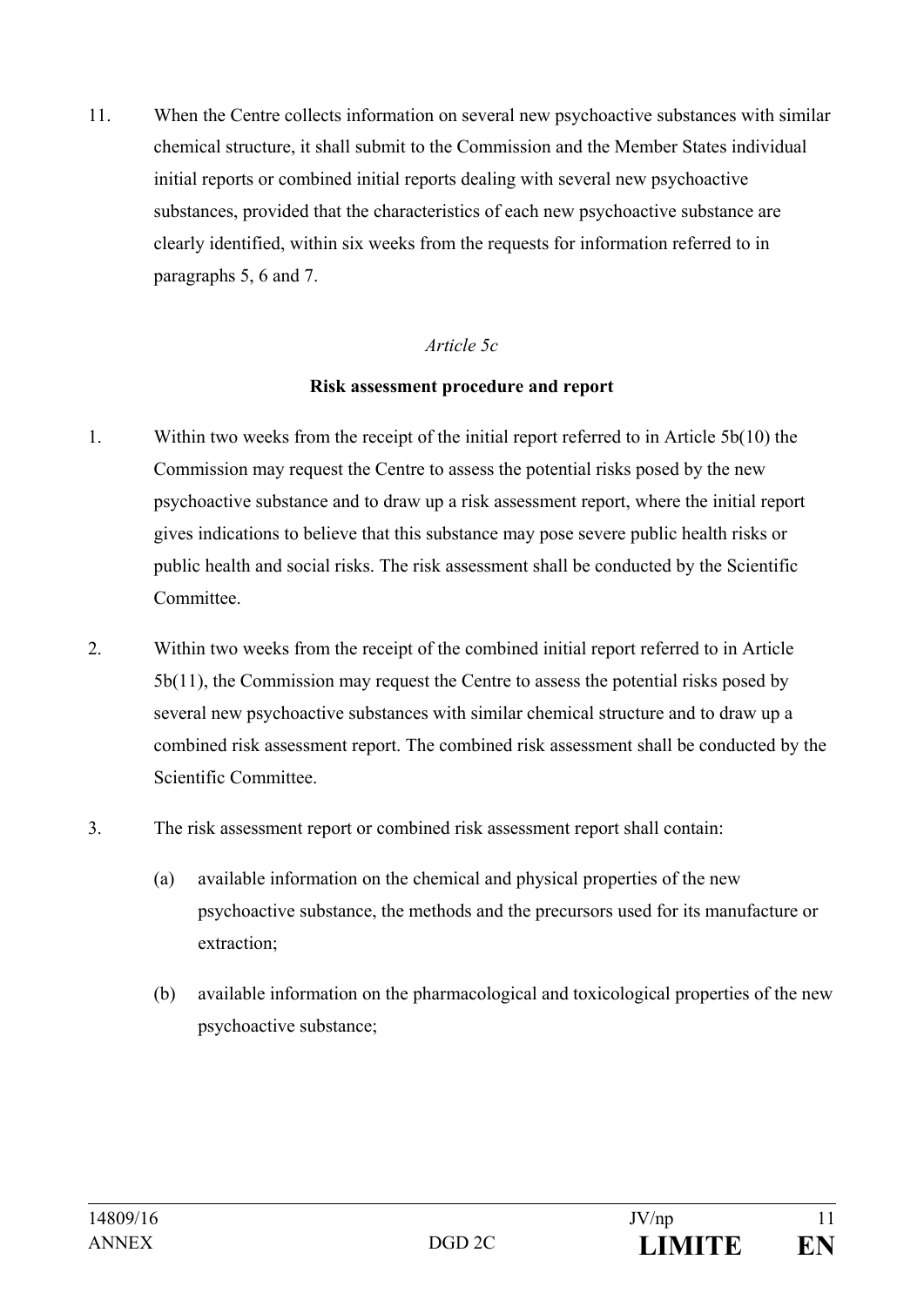- (c) an analysis of the health risks associated with the new psychoactive substance, in particular with respect to its acute and chronic toxicity, abuse liability, dependenceproducing potential, and its physical, mental and behavioural effects;
- (d) an analysis of the social risks associated with the new psychoactive substance, in particular its impact on social functioning, public order and criminal activities, the involvement of criminal groups in the manufacture and distribution of the new psychoactive substance;
- (e) available information on the extent of use and patterns of the use of the new psychoactive substance, its availability and potential for diffusion within the Union;
- (f) available information on the commercial and industrial use of the new psychoactive substance, the extent of such use $(s)$ , as well as its use for scientific research and development purposes.
- (g) other relevant information if available.
- 4. The Scientific Committee shall assess the risks posed by the new psychoactive substance or group of new psychoactive substances. The Scientific Committee may be extended as deemed necessary by the Director, acting on the advice of the chairperson of the Scientific Committee, by including experts representing the scientific fields relevant for ensuring a balanced assessment of the risks of the new psychoactive substance. The Director shall designate them from a list of experts. The Management Board shall approve the list of experts every three years.

The Commission, the Centre, Europol and the European Medicines Agency shall each have the right to nominate two observers.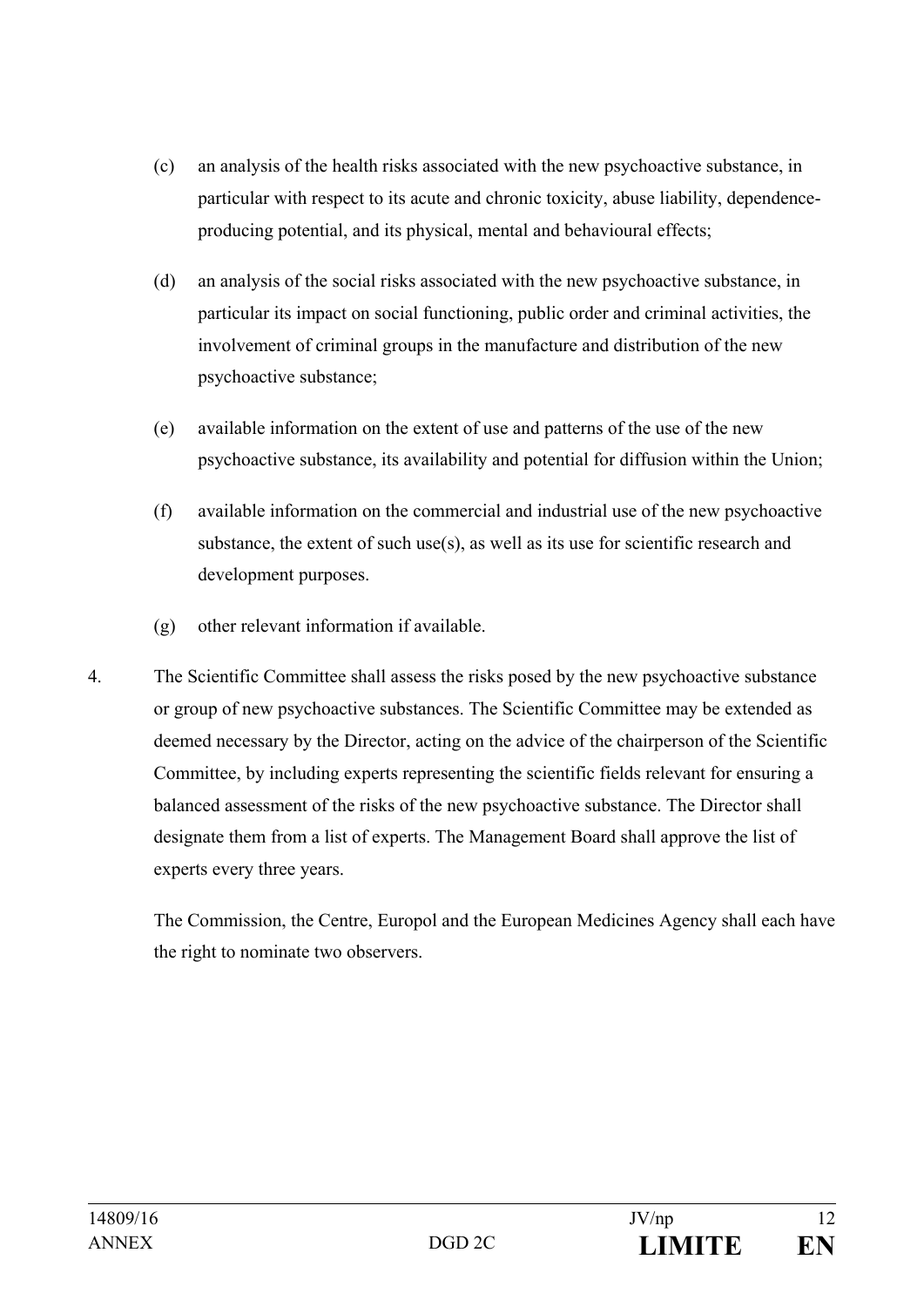- 5. The Scientific Committee shall carry out the risk assessment on the basis of the available information and of any other relevant scientific evidence. It shall take into account all opinions held by its members. The Centre shall organise the risk assessment process, including identifying future information needs and relevant studies.
- 6. The Centre shall submit the risk assessment report to the Commission and the Member States within six weeks from the receipt of the request from the Commission.
- 7. Upon duly motivated request of the Centre, the Commission may extend the period to complete the risk assessment or combined risk assessment to allow for additional research and data collection to take place. The request of the Centre shall contain information on the period of time needed to complete the risk assessment or combined risk assessment.

# *Article 5d*

## **Exclusion from risk assessment**

- 1. No risk assessment shall be carried out where the new psychoactive substance is at an advanced stage of assessment within the United Nations system, namely once the World Health Organisation Expert Committee on Drug Dependence has published its critical review together with a written recommendation, except where there is significant information that is new or of particular relevance for the Union and that has not been taken into account by the United Nations system.
- 2. No risk assessment shall be carried out where the new psychoactive substance has been assessed within the United Nations system, but it has been decided not to schedule it under the 1961 Single Convention on Narcotic Drugs, as amended by the 1972 Protocol, or the 1971 Convention on Psychotropic Substances, except where there is significant information that is new or of particular relevance for the Union.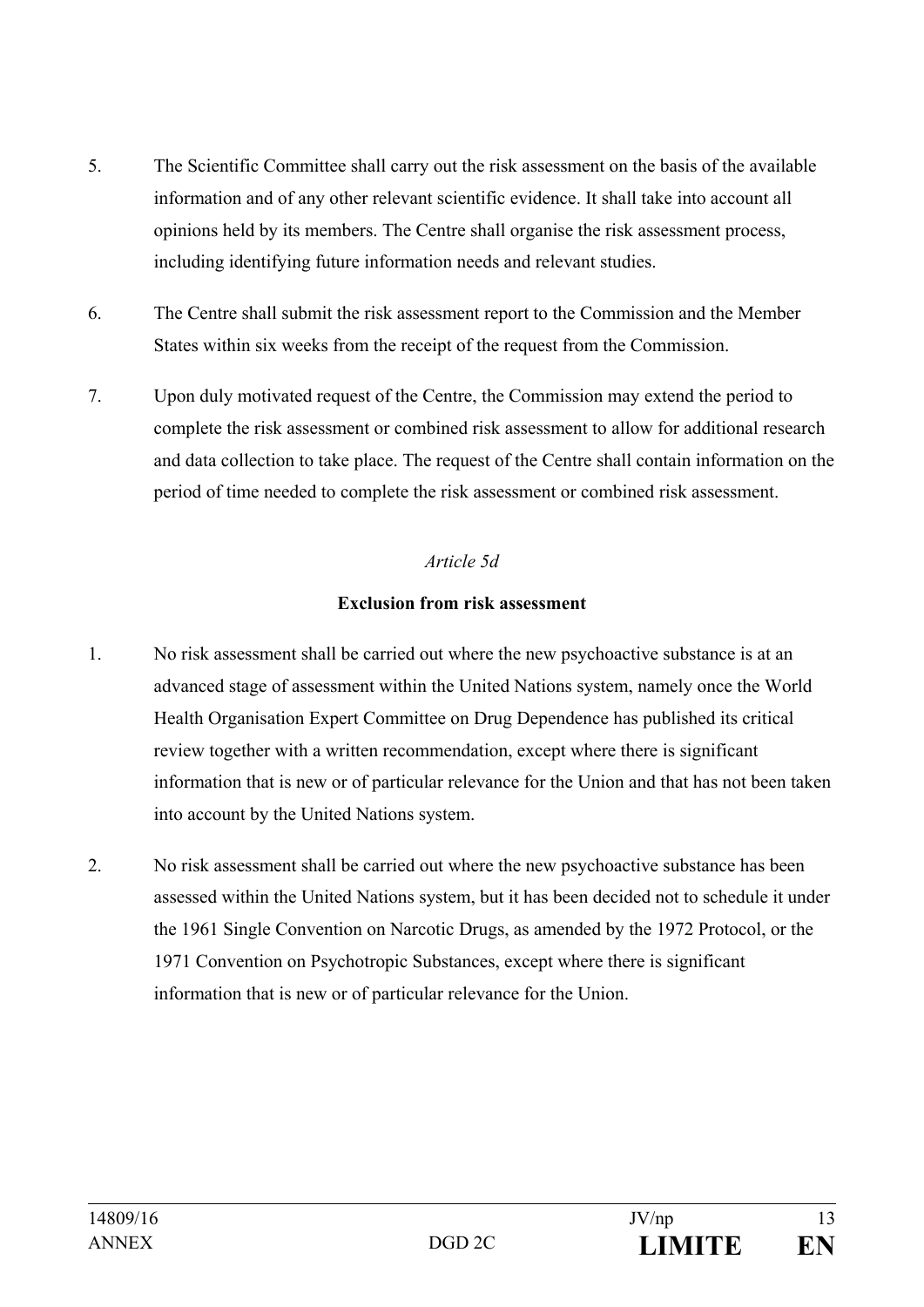- 3. No risk assessment shall be carried out where the new psychoactive substance is:
	- (a) an active substance in a medicinal product for human use or a veterinary medicinal product that has obtained a marketing authorisation;
	- (b) an active substance in a medicinal product for human use or a veterinary medicinal product that is the subject of an application for a marketing authorisation;
	- (c) an active substance in a medicinal product for human use or a veterinary medicinal product that has obtained a marketing authorisation, but the marketing authorisation has been suspended, but has not yet been withdrawn, by the competent authority;
	- (d) an active substance involved in investigational medicinal products for human use."

(4) In Article 13 (2) the fourth subparagraph is replaced by the following:

"For the purpose of assessing the risks posed by the psychoactive substance or group of new psychoactive substances, the Scientific Committee may be extended following the procedure laid down in Article 5c(4)."